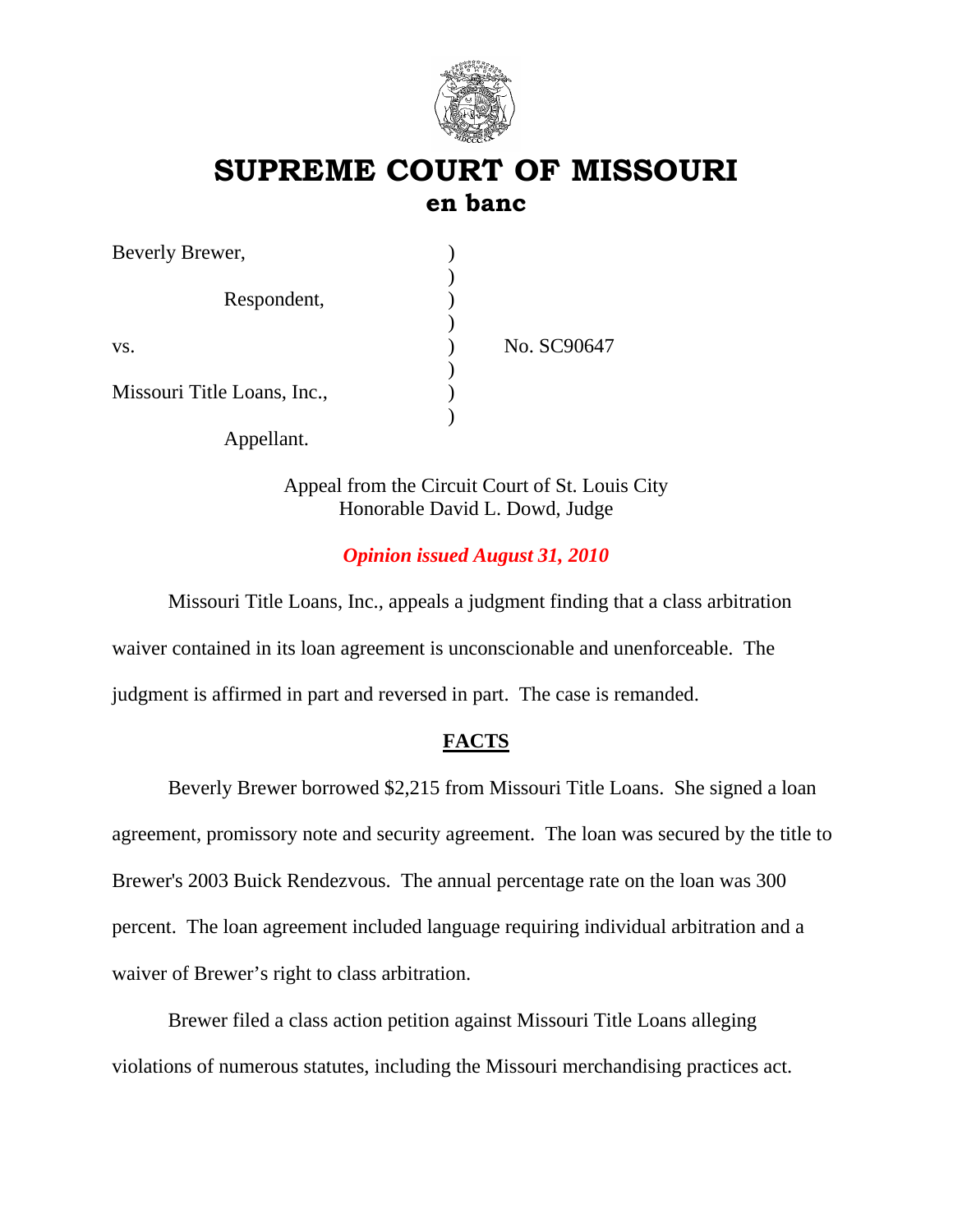Missouri Title Loans filed a motion to dismiss or to stay the claims and to compel Brewer to arbitrate her claims individually. The trial court entered a judgment finding the class arbitration waiver in the loan agreement unconscionable and unenforceable. The court ordered the claim to proceed to arbitration to determine whether it was suitable for class arbitration. Missouri Title Loans appeals.

### **ANALYSIS**

 Missouri Title Loans raises three points on appeal. It asserts that the federal arbitration act ("FAA") preempts the trial court's decision, that the class arbitration waiver was not unconscionable, and that the waiver is a valid and permissible exculpatory clause under Missouri law.

### I. Standard of Review

 The trial court heard evidence on the record at a hearing on Missouri Title Loans' motion. The judgment will be affirmed if it is supported by substantial evidence, is not against the weight of the evidence, and does not erroneously declare or apply the law. *Woods v. QC Financial Services, Inc*., 280 S.W.3d 90, 94 (Mo. App. 2008). The issue of whether a dispute is subject to arbitration is subject to de novo review. *Id.*

#### II. Federal Arbitration Act

The FAA, 9 U.S.C. section 1, *et seq*., provides that valid arbitration agreements that affect interstate commerce must be enforced unless an exception applies. *Kansas City Urology, P.A. v. United Healthcare Servs*., 261 S.W.3d 7, 10-11 (Mo. App. 2008). Although the FAA is drafted to favor the enforcement of arbitration provisions, generally applicable state law contract defenses such as fraud, duress and unconscionability may be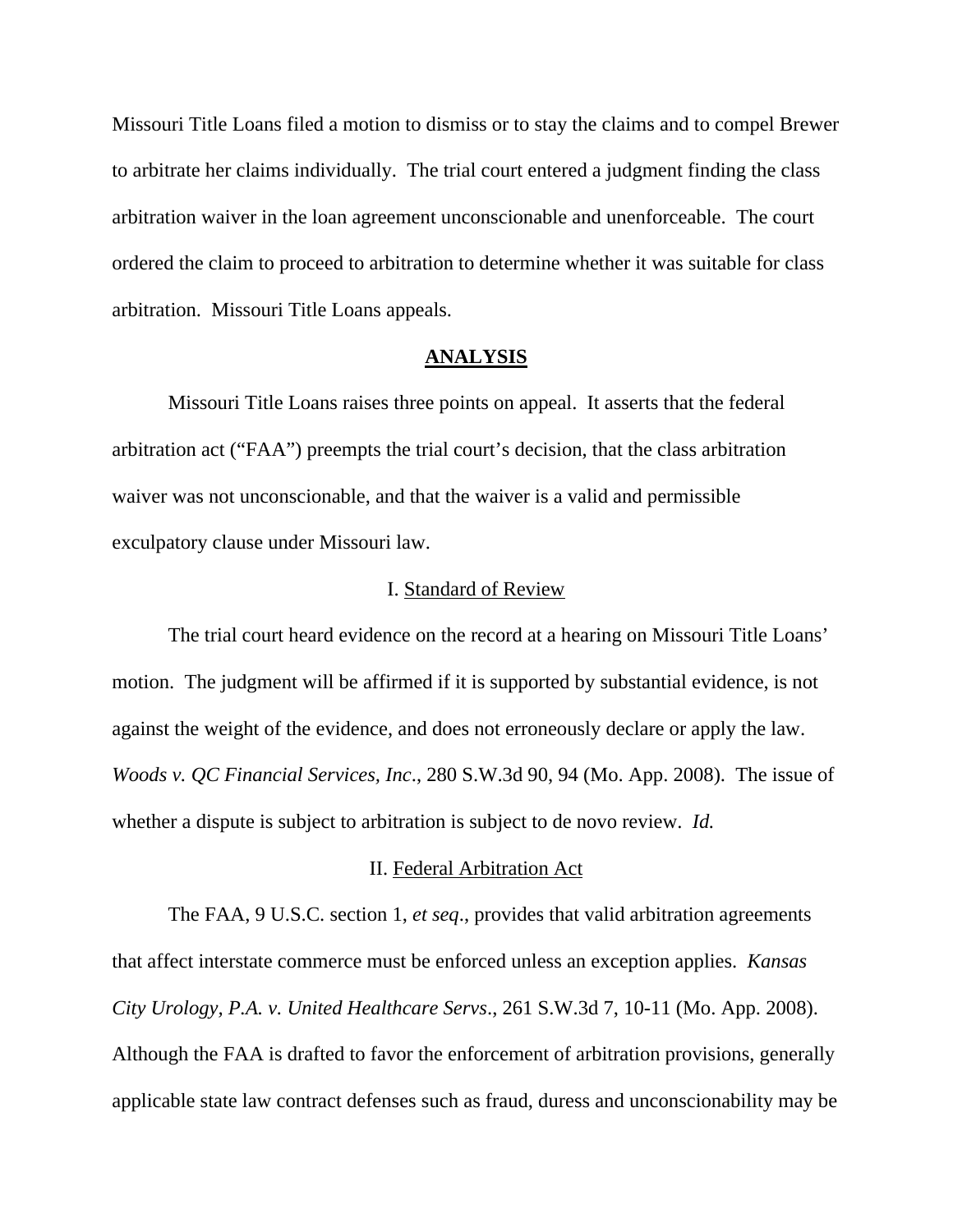used to invalidate all or part of an arbitration agreement without contravening the FAA. *Swain v. Auto Services, Inc*., 128 S.W.3d 103, 107 (Mo. App. 2003)(citing *Doctor's Associates, Inc. v. Casarotto*, 517 U.S. 681, 687 (1996)).

The interplay between Brewer's state law unconscionability defense and the FAA is informed by the recent decision in *Stolt-Nielsen v. Animal-Feeds International Corp.,*  130 S.Ct. 1758, 1776 (2010). In *Stolt-Nielsen*, the Supreme Court held that where an arbitration agreement is silent with respect to class arbitration, the parties cannot be compelled to submit the dispute to class arbitration. The Court premised its holding on the notion that arbitration is fundamentally a matter of consent, and, as a result, an arbitrator's authority over claims and parties is limited by the scope of the arbitration agreement *Id.* at 1774-1775. Therefore, "it follows that a party may not be compelled under the FAA to submit to class arbitration unless there is a contractual basis for concluding the party agreed to do so." *Id.* at 1775.Because the parties in *Stolt-Nielsen*  had reached no agreement on the issue of class arbitration, there was no contractual basis for concluding there was consent to class arbitration. *Id.* Without consent, the arbitrator lacked the authority to act. *Id.* 

In this case, the arbitration contract was not silent with respect to class arbitration. To the contrary, a central aspect of the arbitration contract between Missouri Title Loans and Brewer was the class arbitration waiver that Brewer is seeking to invalidate. With the waiver, Missouri Title Loans expressly withheld its consent to class arbitration. Although *Stolt-Nielsen* is factually distinguishable from this case because it involved sophisticated international business entities, the fact remains that the Supreme Court's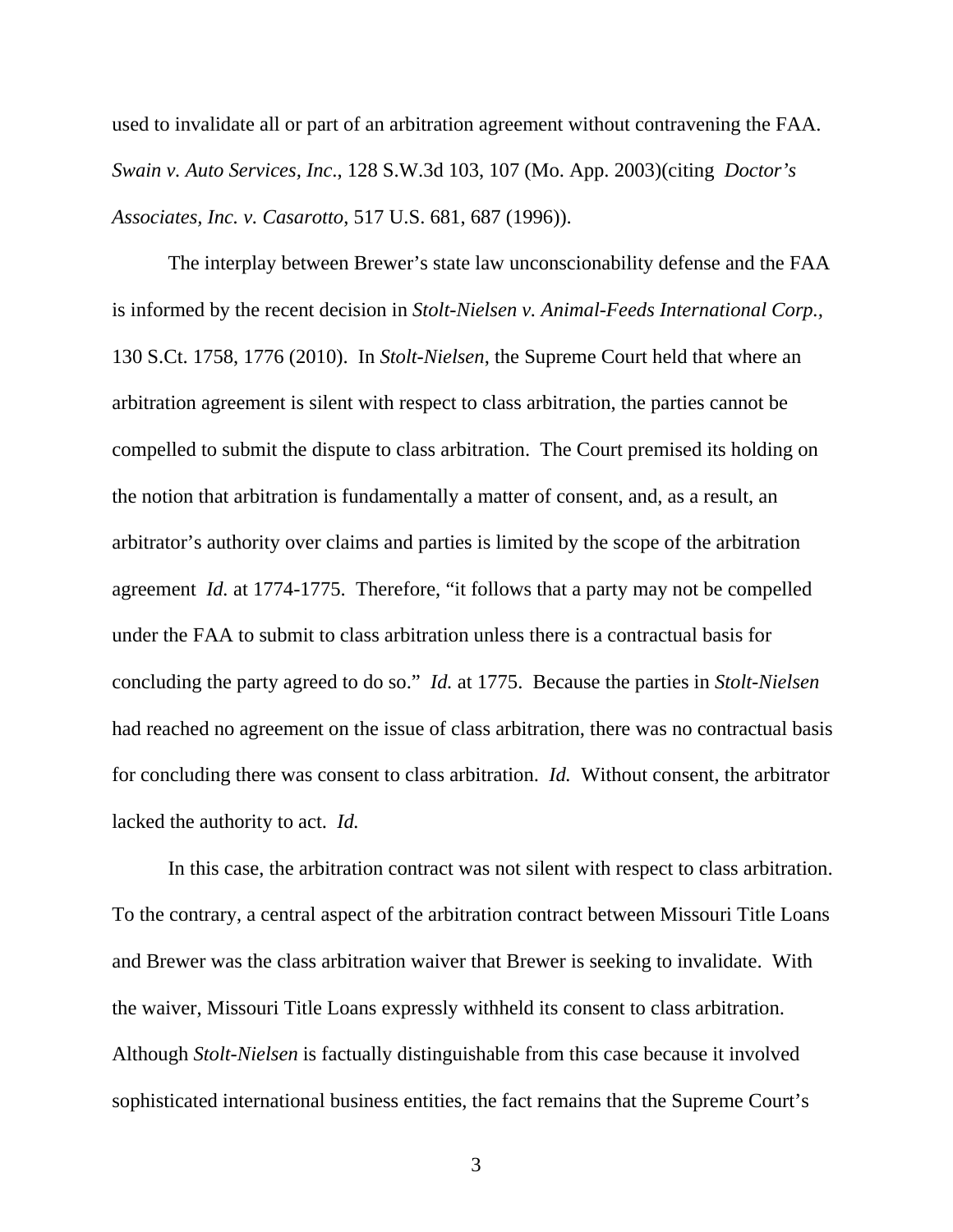analysis is premised on the concept of consent. Missouri Title Loans expressly withheld its consent to class arbitration. Were this Court to strike the class action waiver clause, the result would be an agreement that was silent as to class arbitration. As *Stoltz-Nielsen* requires an affirmative consent to class arbitration before it may be compelled, its rationale would preclude Missouri Title Loans from being forced to submit to class arbitration.

The conclusion that Missouri Title Loans cannot be compelled to participate in class arbitration does not mean that Brewer must submit to individual arbitration. The trial court found that the class arbitration waiver was unconscionable and unenforceable and ordered the case to proceed to arbitration for a determination of whether class arbitration is appropriate. In effect, the trial court, consistent with prior Missouri cases, severed what it found to be an unconscionable clause (the class arbitration waiver) from the otherwise enforceable arbitration contract. Under *Stolt-Nielsen*, however, class arbitration is not an option in this case because Missouri Title Loans expressly withheld its consent to class arbitration, and absent an express agreement to class arbitration, class arbitration is not an option.

For this reason, simply invalidating the class waiver would not remedy the unconscionable aspects of the arbitration contract should this Court agree that denial of the right to proceed on a class basis is unconscionable on these facts. That is because were the class waiver simply invalidated and severed from the remainder of the arbitration contract, Brewer then would be required to submit to individual arbitration. If this Court were to agree with the trial court that, on the facts of this case, individual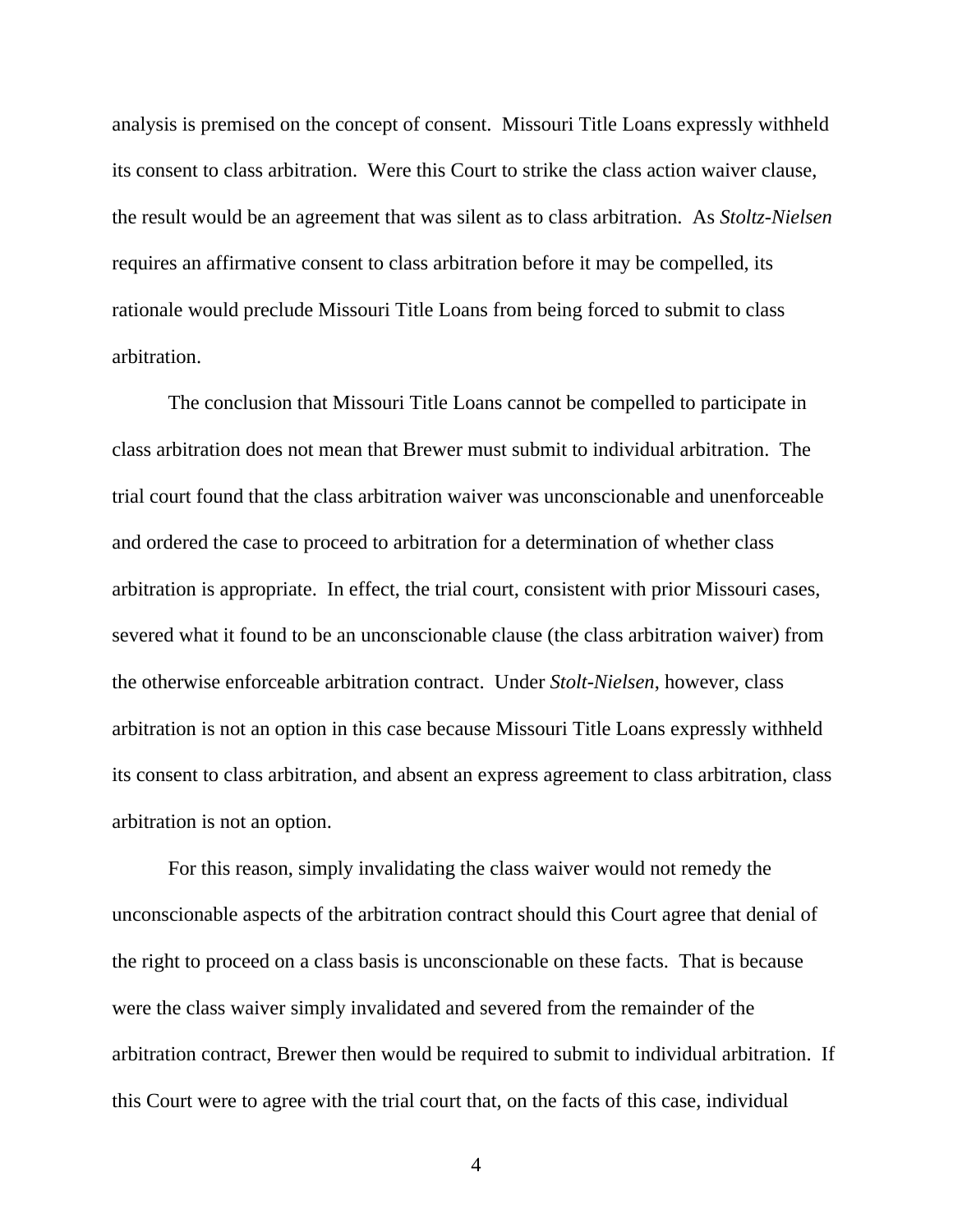arbitration is not economically practical or feasible because the amount in controversy is so small in relationship to the risks and costs involved that a reasonable attorney would not take the case, however, then individual arbitration would not be a feasible remedy. This difficulty could be avoided only by permitting litigation of this matter as part of a class action, and as there is no affirmative agreement to class arbitration, the class action must proceed in court. This is not surprising, for one of the rationales behind allowing class actions is to permit suit to be brought on a class basis where it is not economically or practically feasible to do so on an individual basis. *Wood,* 280 S.W.3d at 98.

This is not to say that an arbitration agreement is always unconscionable merely because there is no agreement to class arbitration; *Stolz-Nielson* demonstrates that requiring individual arbitration can be reasonable and enforceable. It is only when the practical effect of forcing a case to individual arbitration is to deny the injured party a remedy -- because a reasonable attorney would not take the suit if it could not be brought on a class basis either in court or through class arbitration -- that a requirement for individual arbitration is unconscionable. The Court, therefore, turns to the facts of this case to see whether the individual arbitration agreement imposed by Missouri Title Loans was unconscionable here.

### III. Unconscionability

An unconscionable arbitration provision in a contract will not be enforced. *See State ex rel. Vincent v. Schneider*, 194 S.W.3d 853, 856-61 (Mo. banc 2006) (invalidating as unconscionable arbitration clauses requiring the consumer to pay for all arbitration fees and allowing an entity related to one of the parties to select the arbitrator); *Whitney*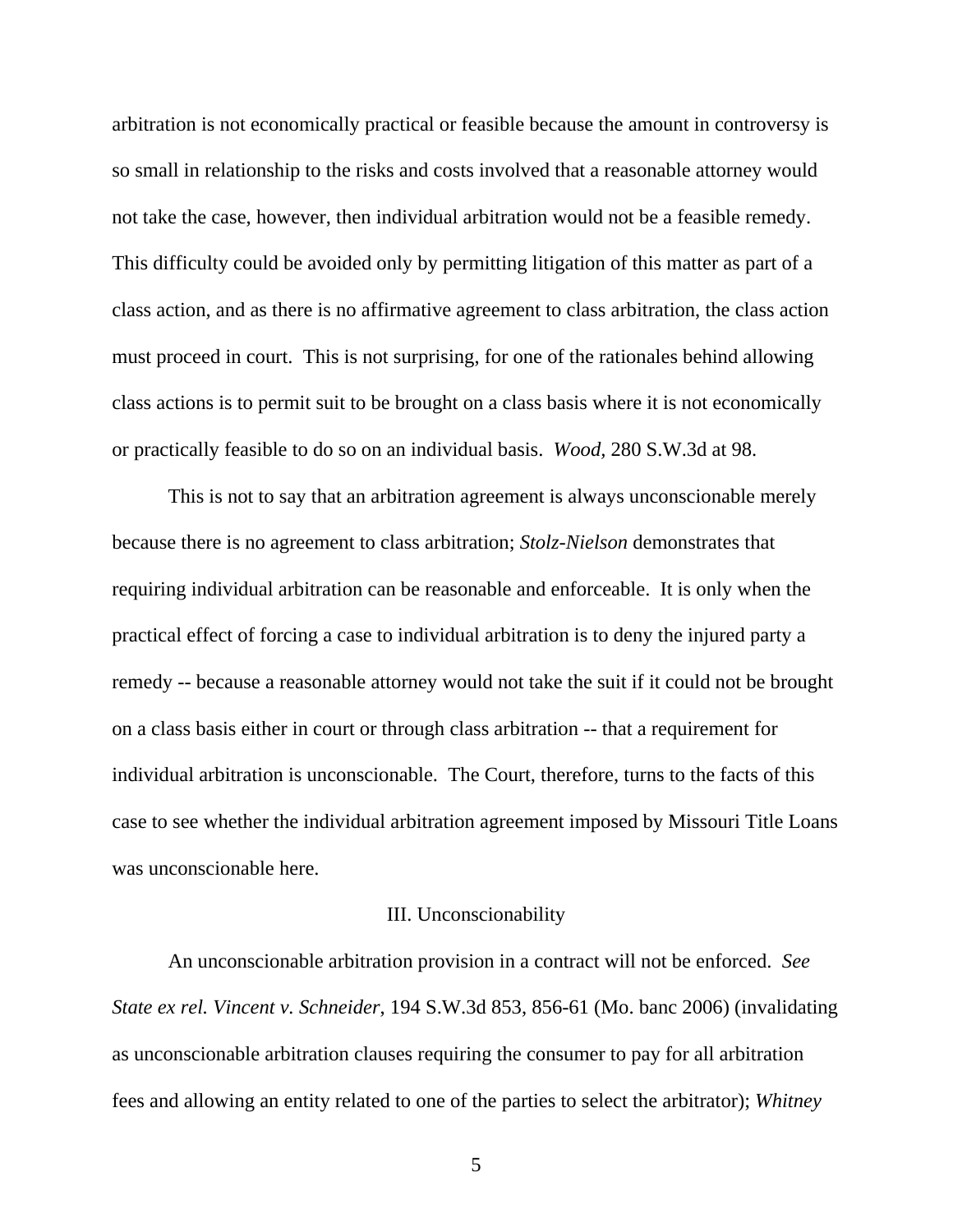*v. Alltel Communications, Inc*., 173 S.W.3d 300, 308-314 (Mo. App. 2005) (invalidating as unconscionable an arbitration provision barring consumer claims from being raised as class actions). There are procedural and substantive aspects to unconscionability. Procedural unconscionability relates to the formalities of the making of an agreement and encompasses, for instance, fine print clauses, high pressure sales tactics or unequal bargaining positions. *Woods*, 280 S.W.3d at 94 (citing *Whitney,* 173 S.W.3d at 308). Substantive unconscionability refers to undue harshness in the contract terms. *Whitney*, 173 S.W.3d at 308 (quoting *Funding Sys. Leasing Corp. v. King Louie Int'l, Inc*., 597 S.W.2d 624, 634 (Mo. App. 1979)).

A number of decisions from the Missouri court of appeals has held that there must be both procedural and substantive unconscionability before a contract or a clause can be voided. *See Woods*, 280 S.W.3d at 94. These cases characterize the test for unconscionability as a balancing test or "sliding scale" between the substantive and procedural aspects. *Whitney*, 173 S.W.3d at 308. This general rule provides an acceptable analytical framework for most cases because a party who employs procedurally unconscionable bargaining tactics usually does so with the goal of inducing the other party into a one-sided contract. Nonetheless, there are cases in which a contract provision is sufficiently unfair to warrant a finding of unconscionability on substantive grounds alone. For instance, in *Schneider*, this Court did not address procedural unconscionability and, instead, determined that as the arbitration clause at issue was substantively unconscionable, it was void. 199 S.W.3d at 858-59. Although *Schneider*  did not hold expressly that it is unnecessary to find both procedural and substantive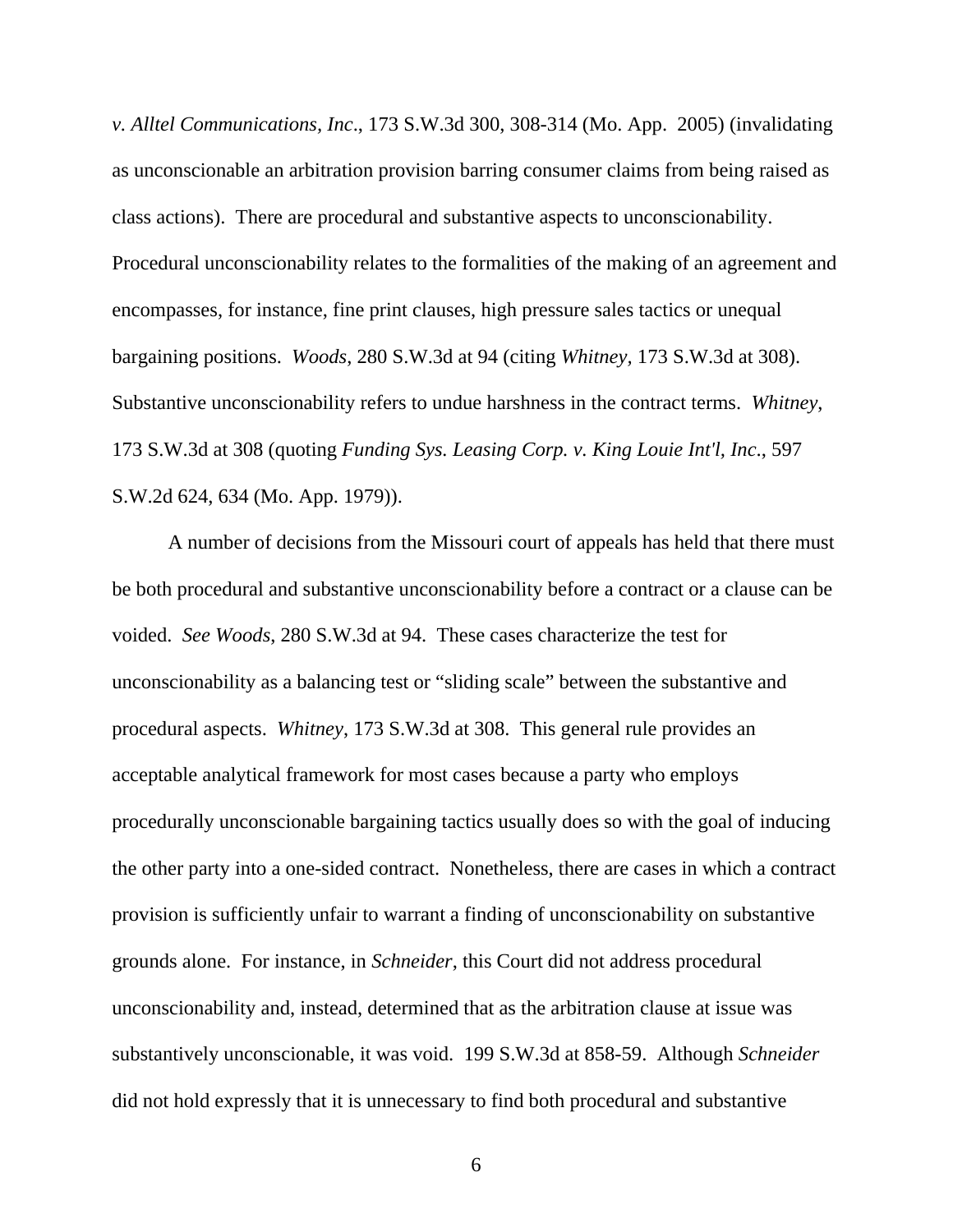unconscionability, the analysis in the case supports the conclusion that Missouri law does not require the party claiming unconscionability to prove both procedural and substantive unconscionability. Under Missouri law, unconscionability can be procedural, substantive or a combination of both. $<sup>1</sup>$  $<sup>1</sup>$  $<sup>1</sup>$ </sup>

The evidence in this case supports the trial court's determination that the class arbitration waiver is unconscionable. With respect to procedural unconscionability, there was evidence that the loan agreement was non-negotiable and difficult for the average consumer to understand and that Missouri Title Loans was in a superior bargaining position. As Brewer notes, this evidence is virtually identical to *Woods*, 280 S.W.3d at 96, in which the court of appeals affirmed a judgment finding that a class arbitration waiver provision contained in payday lender's loan contract was unconscionable. As in the present case, the evidence in *Woods* demonstrated that the lender was in a superior bargaining position because the high-interest loan agreement was offered to people in

<span id="page-6-0"></span> $1$  Cases from other jurisdictions are split on the issue of whether a party must prove both procedural and substantive unconscionability to void a contract or clause. In *Maxwell v. Fidelity Financial Services, Inc.,* 907 P.2d 51, 59 n.3 (Ariz. 1995), the court noted decisions in Utah, New York and New Hampshire expressly holding that a contract can be voided on grounds of unconscionability without finding both procedural and substantive unconscionability. *See Resource Management Co. v. Weston Ranch & Livestock Co.,* 706 P.2d 1028, 1043 (Utah 1985)("gross disparity in terms, absent evidence of procedural unconscionability, can support a finding of unconscionability"); *Gillman v. Chase Manhattan Bank, N.A.,* 534 N.E.2d 824, 829 (N.Y. 1988) ("while determinations of unconscionability are ordinarily based on the court's conclusion that both the procedural and substantive components are present … there have been exceptional cases where a provision of a contract is so outrageous as to warrant holding it unenforceable on the ground of substantive unconscionability alone"); *American Home Improvement v. MacIver,* 201 A.2d 886, 889 (N.H. 1964)(holding a contract unconscionable due to substantial price to value disparity).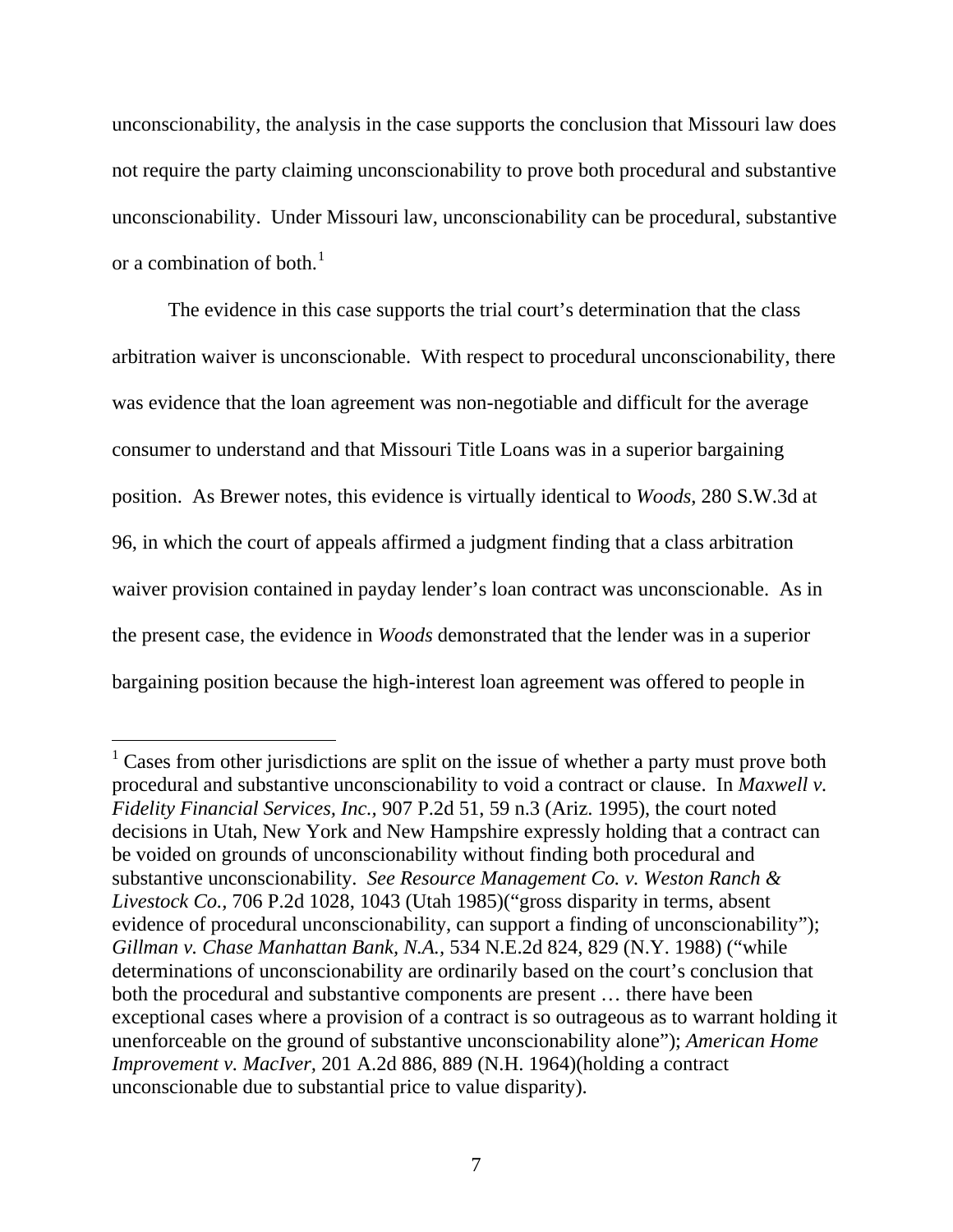financial distress on a take-it or leave-it basis. As in *Woods,* there is sufficient evidence in this case to support the trial court's finding of procedural unconscionability.

Brewer also introduced substantial evidence of substantive unconscionability. Brewer presented expert testimony from three consumer lawyers who testified it was unlikely that a consumer could retain counsel to pursue individual claims. John Ammann, a professor from St. Louis University School of Law, testified that it would be very hard, "if not impossible," for a consumer to find counsel to handle a claim under the loan agreement because it is a complicated area of law. Such a claim would require significant expertise and discovery; therefore, it would not be financially viable for an attorney because of the complicated nature of the case and the small damages at issue. Bernard Brown, another expert testifying on behalf of Brewer, testified it would be "exceedingly difficult," if not "outright rare," to find representation for individual claims. The final expert, Dale Irwin, testified that the likelihood of an individual finding an attorney to represent him or her was "virtually nil" because of the small damages and the likelihood of a "heavily defended" defendant such as Missouri Title Loans.

Brewer's evidence is similar to the class action waiver held unconscionable in *Woods*. The *Woods* court found that class action waiver and arbitration provision substantively unconscionable based on the limitation it placed on Woods's ability to retain counsel to pursue a cause of action. The inability to retain counsel leaves the consumer with no meaningful avenue of redressing complicated statutory and common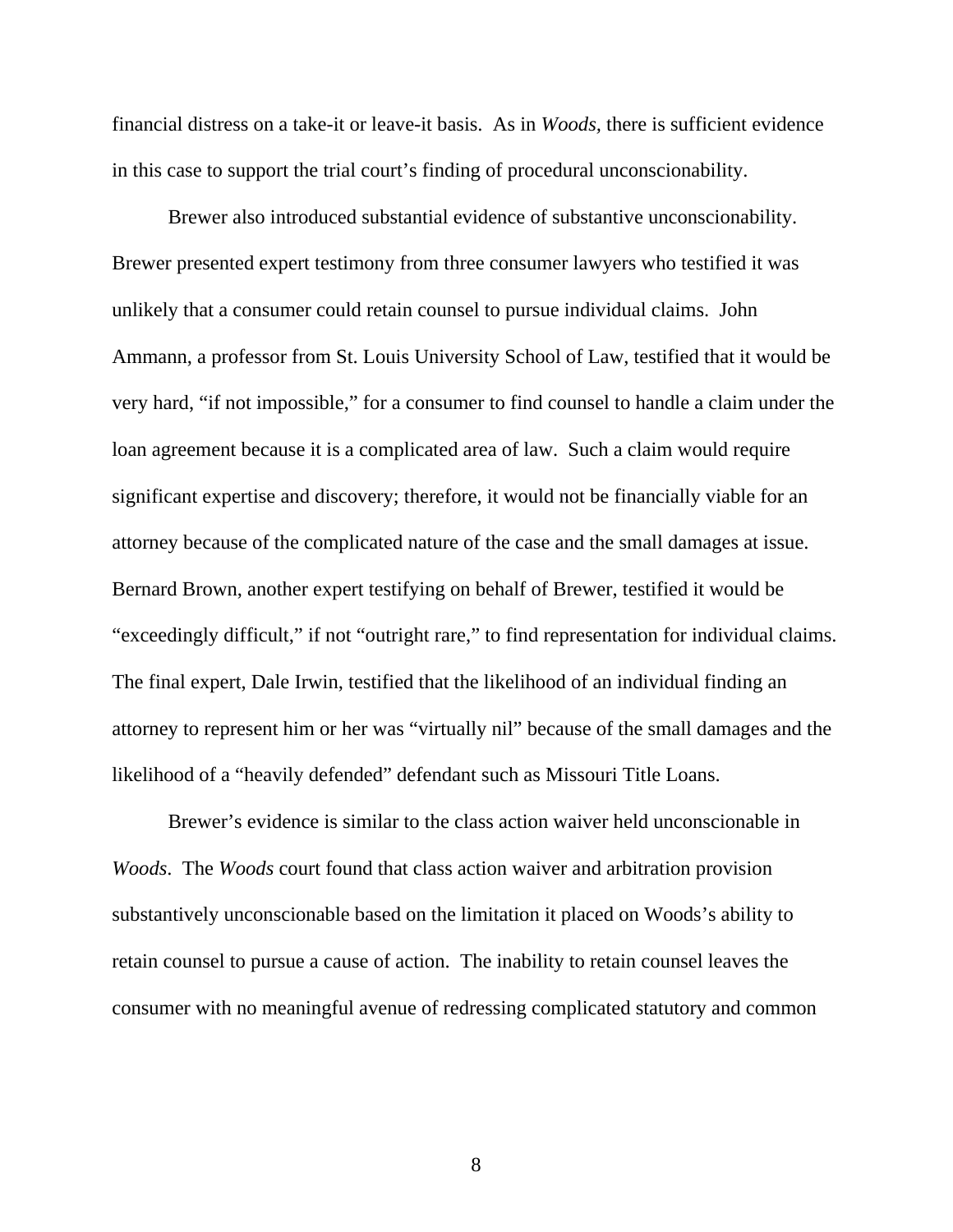law claims.<sup>[2](#page-8-0)</sup> *Id.* at 97, 98. The net result of class arbitration waivers in consumer contracts involving small amounts of money is that "'[a] company [that] wrongfully exacts a dollar from each of millions of customers will reap a handsome profit [and] the class action is often the only effective way to halt and redress such exploitation.'" *Id.* at 97 (quoting *Discover Bank v. Superior Court*, 113 P.3d 1100, 1105 (2005)). Therefore, the *Woods* court determined there was sufficient evidence to support a finding of unconscionability. *Id*. at 99. As was the case in *Woods,* the net result of the class arbitration waiver in this case is that Brewer effectively forfeited legal counsel in any claim that arose under the loan agreement. To hold otherwise would allow lenders to continue unfair lending practices "since none of its customers would have a practical remedy to bring about a stop to the conduct." *Whitney*, 173 S.W.3d at 310. Furthermore, because Brewer proved that the class arbitration waiver was unconscionable, the unavailability of class arbitration under the FAA means that the entire arbitration agreement is rendered unconscionable. Given that class arbitration is not an option in this case, the only way to remedy the unconscionability in this case is to strike the entire arbitration agreement.

### IV. Exculpatory Clause

In its final point on appeal, Missouri Title Loans argues that the class arbitration waiver is permissible because it functions as an unambiguous exculpatory clause. A defendant cannot exculpate itself from liability unless the language is clear and

 $\overline{a}$ 

<span id="page-8-0"></span> $2^2$  Section 407.025 of the Missouri merchandising practices act authorizes the recovery of attorney fees. As such, the legislature anticipated that consumers need an attorney for successful vindication of the rights extended by the MPA.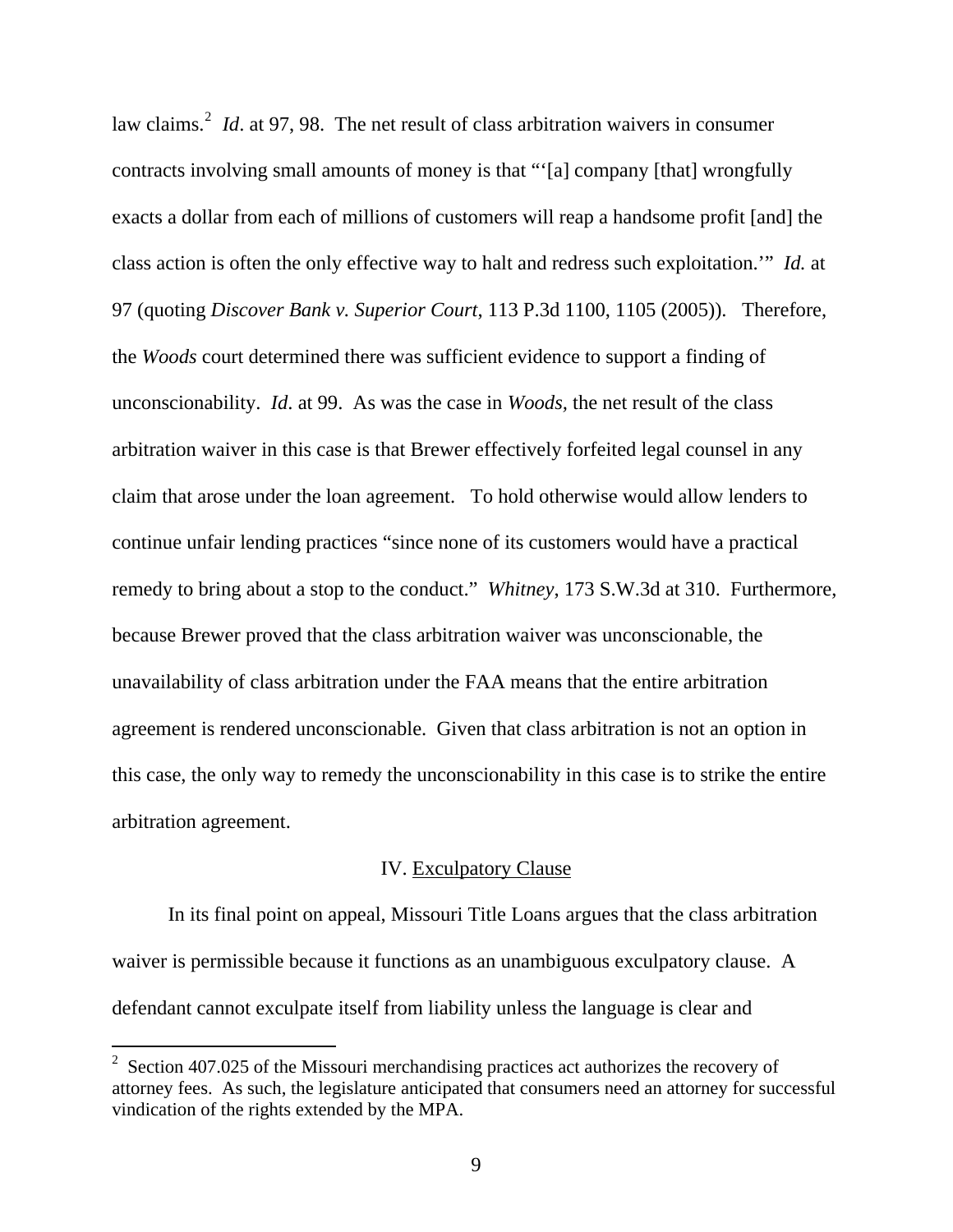unambiguous. *Alack v. Vic Tanny Intern. of Missouri*, *Inc.,* 923 S.W.2d 330, 334 (Mo. banc 1996). Missouri Title Loans asserts that the class arbitration waiver is clear and unambiguous and that the average consumer would understand that he or she is giving up the right to class arbitration. This argument is without merit because the real issue is not whether the consumer realizes he or she is forsaking class arbitration but, instead, is whether the consumer realizes that he or she effectively is bypassing the opportunity to retain counsel to litigate a claim against the lender. The net result is that the class arbitration waiver effectively immunizes the loan company from liability, creating an economic impediment to the consumer's retention of counsel for litigating his or her claim. *See Woods*, 280 S.W.3d at 99. Nothing in the language of the class arbitration waiver unambiguously informs the consumer that the net result of the waiver is that the lender effectively is immunized from liability. As was the case in *Woods*, the class arbitration waiver here will not be enforced as a valid exculpatory clause.

#### **CONCLUSION**

 The judgment finding the class arbitration waiver unconscionable is affirmed. The judgment is reversed, however, to the extent that it severs the class arbitration waiver and requires an arbitrator to determine the propriety of class arbitration. Given the FAA's prohibition of class arbitration under the facts of this case and the fact that the unconscionable aspects of the arbitration contract are a result of the class arbitration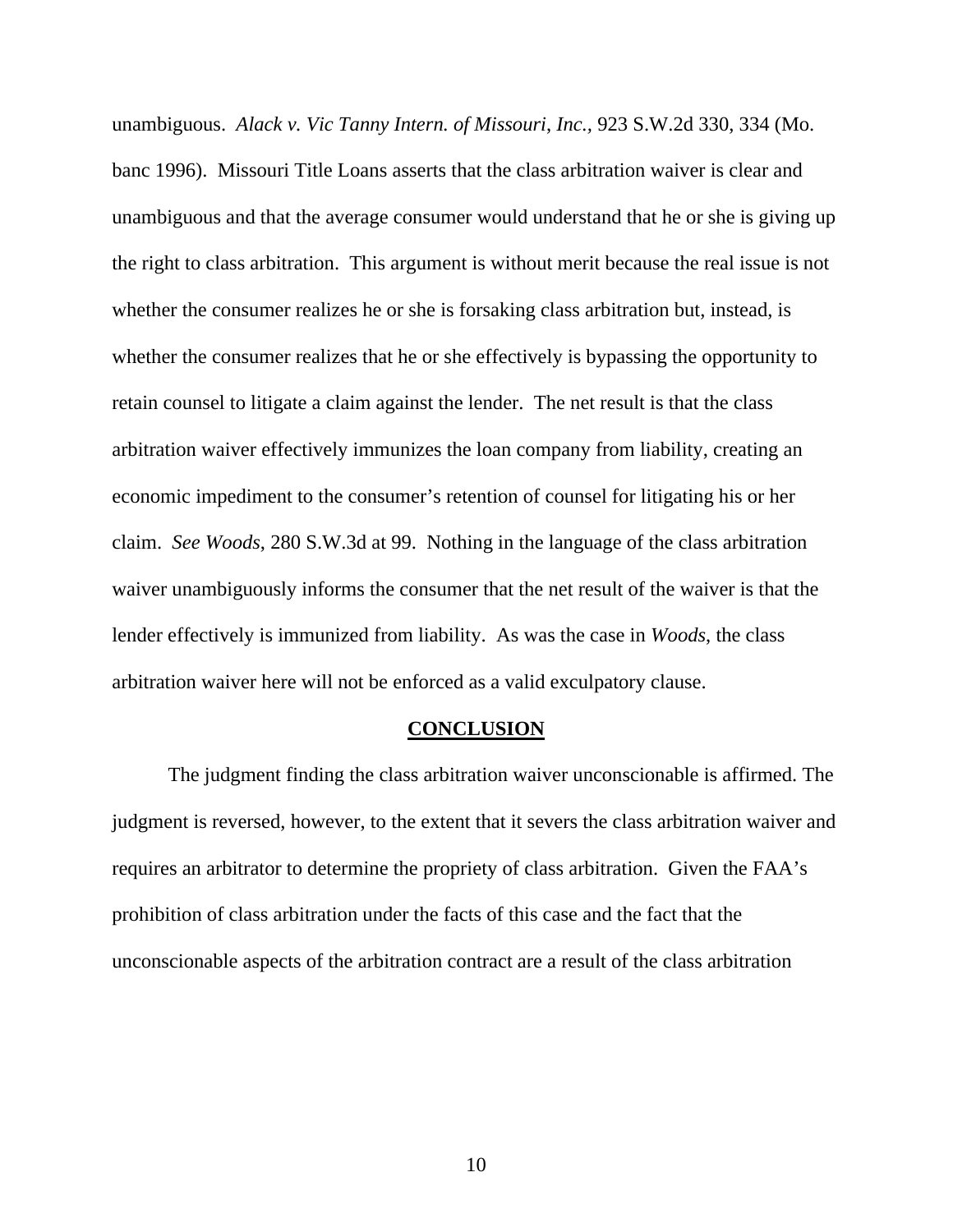waiver, the appropriate remedy is to strike the arbitration agreement in its entirety. The case is remanded.

Richard B. Teitelman, Judge

\_\_\_\_\_\_\_\_\_\_\_\_\_\_\_\_\_\_\_\_\_\_\_\_\_\_\_\_\_\_\_\_\_

Russell, Wolff and Stith, JJ., concur; Price, C.J., dissents in separate opinion filed; Fischer, J., concurs in opinion of Price, C.J.; Breckenridge, J., dissents in separate opinion filed.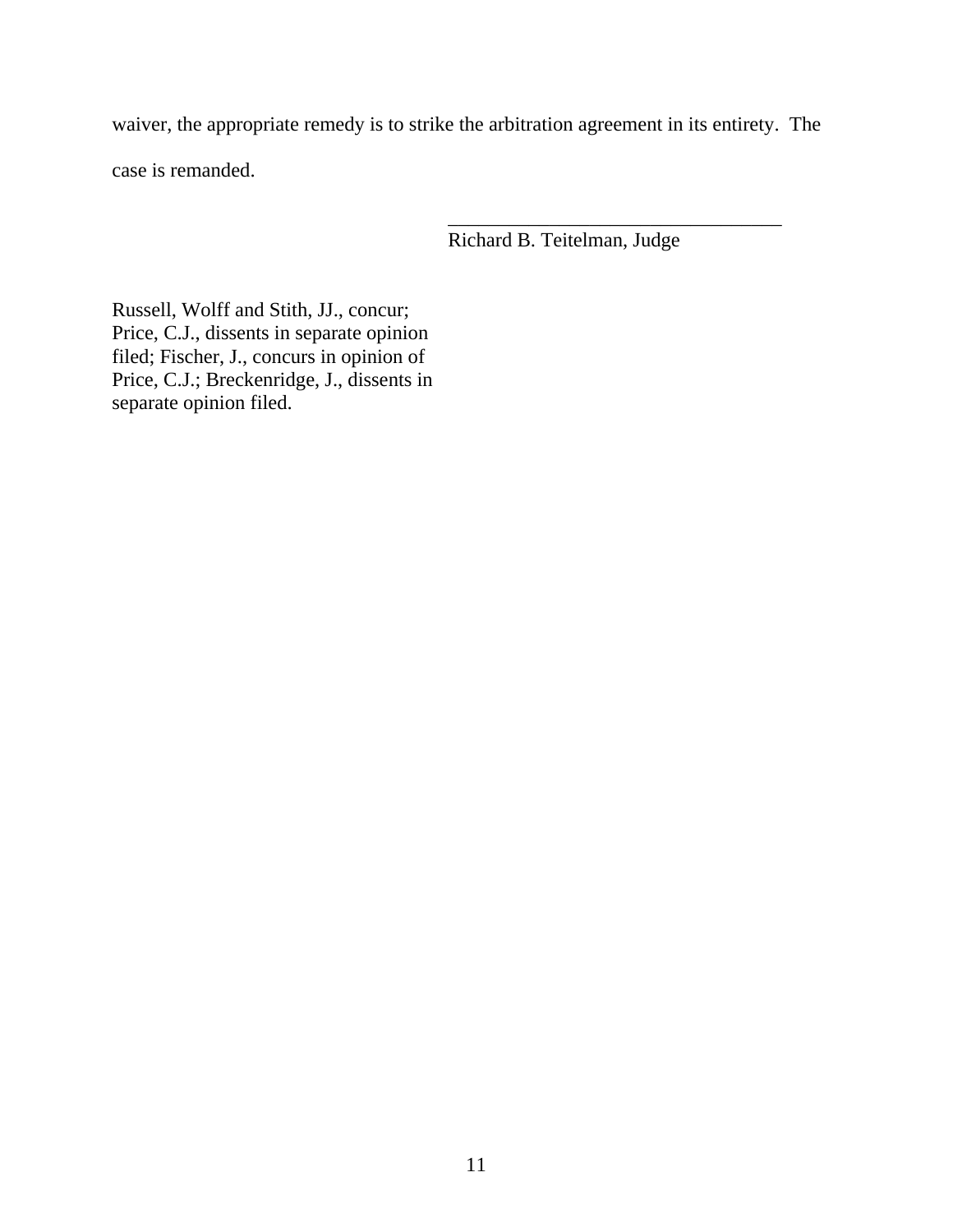

# **SUPREME COURT OF MISSOURI en banc**

| <b>BEVERLY BREWER,</b>      |             |
|-----------------------------|-------------|
| Respondent,                 | No. SC90674 |
| V.                          |             |
| MISSOURI TITLE LOANS, INC., |             |
| Appellant.                  |             |

### DISSENTING OPINION

I.

This case involves a collision between two valid public policy goals – consumer protection and freedom of contract. It is appropriate to regulate business interests from exploiting unwary, unsophisticated consumers. Yet Missouri law also recognizes the great value of freedom of contract, where parties may bargain both price and terms to their mutual benefit and then are held accountable for the agreement made.

The majority opinion holds that the class arbitration waiver in the title loan contract is unconscionable and then strikes the arbitration agreement in its entirety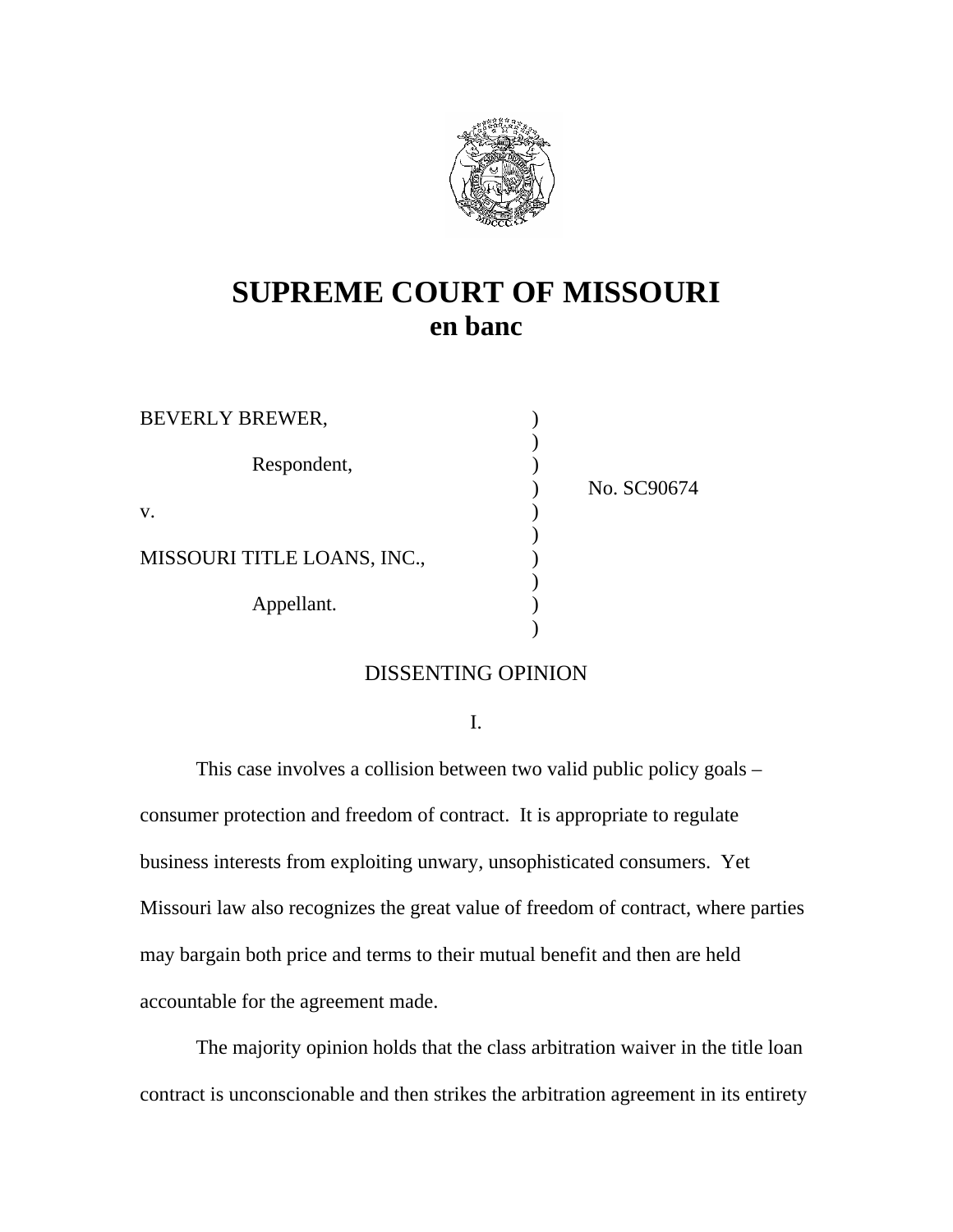because it "effectively immunized" the lender from liability. I dissent because Ms. Brewer did not establish that the contract, and the arbitration agreement contained therein, was procedurally unconscionable or that the class action waiver was substantively unconscionable.

II.

The Federal Arbitration Act instructs states to enforce arbitration clauses unless they can be invalidated by ordinary contract principles: "An agreement to arbitrate is valid, irrevocable, and enforceable, as a matter of federal law, save upon such grounds as exist at law or equity for the revocation of any contract." 9 U.S.C. sec. 2. However, Missouri courts will not enforce unconscionable contracts. *Woods v. QC Financial Services, Inc.,* 280 S.W.3d 90, 99 (Mo. App. 2008); *Kansas City Urology P.A. v. United Healthcare Services*, 261 S.W.3d 7, 14 (Mo. App. 2008); *Whitney v. Alltel Communications, Inc.*, 173 S.W.3d 300, 308 (Mo. App. 2005); *Swain v. Auto Services, Inc.,* 128 S.W.3d 103, 107 (Mo. App. 2003). An unconscionable contract is an agreement "no man in his senses and not under delusion would make on the one hand, and as no honest and fair man would accept on the other." *Smith v. Kriska*, [1](#page-12-0)13 S.W.3d 293, 298 (Mo. App. 2003).<sup>1</sup>

Section 400.2-302(1), RSMo, provides that

 $\overline{a}$ 

If the court as a matter of law finds that the contract or any clause of the contract to have been unconscionable at the time it was made the court may refuse to enforce the contract, or it may enforce the remainder of the

<span id="page-12-0"></span> $<sup>1</sup>$  It is not clear what definition of "unconscionability" the majority is using.</sup>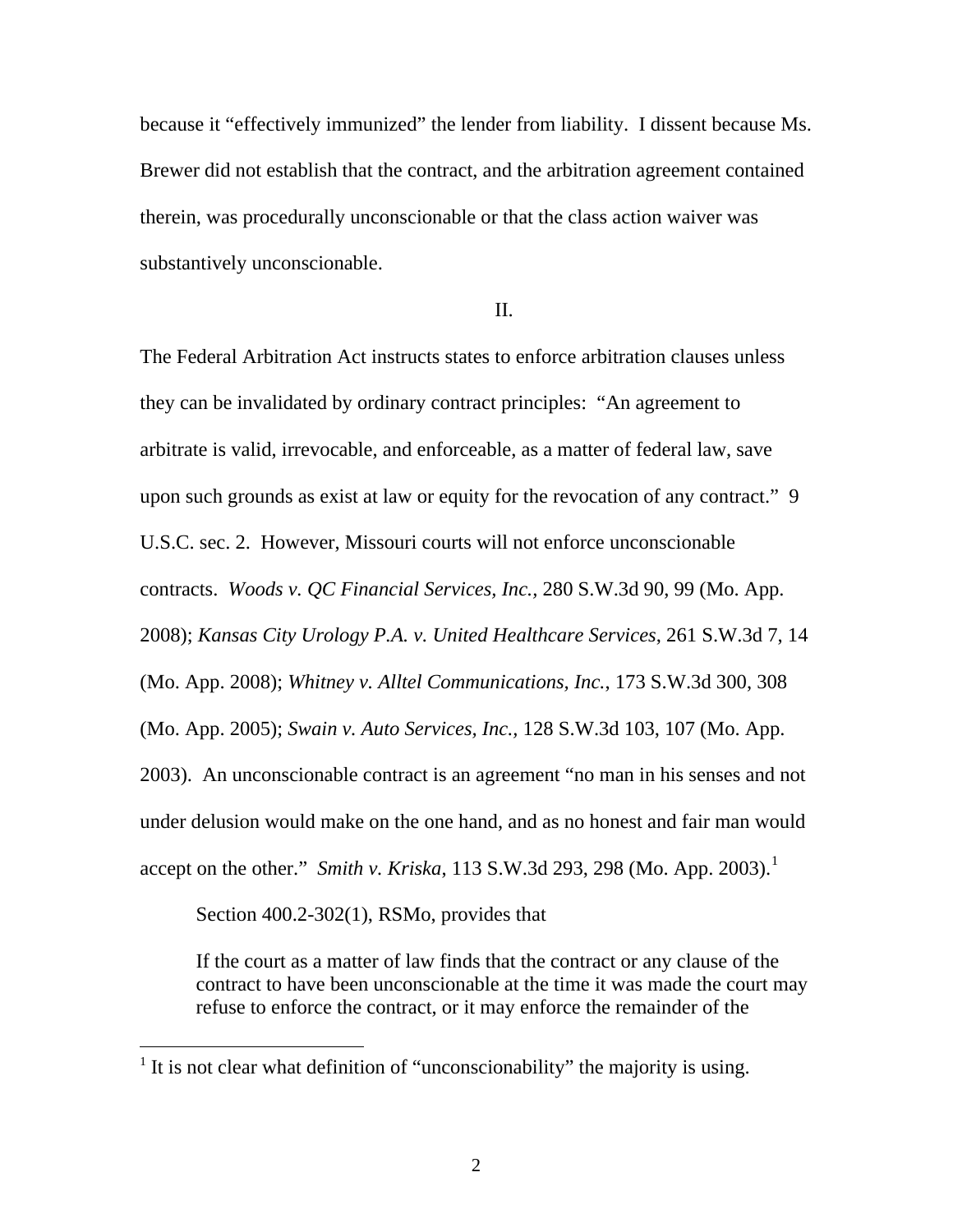contract without the unconscionable clause, or it may so limit the application of any unconscionable clause as to avoid any unconscionable result.

This statute has been used to guide Missouri courts in making determinations of unconscionability regarding arbitration agreements. *Vincent v. Schneider*, 194 S.W.3d 853 (Mo. banc 2006). As in any ordinary contract analysis, the parties' intentions control. *Stolt-Nielson S.A. v. AnimalFeeds Int'l Corp*., 130 S.Ct. 1758, 1763 (2010) (quoting *Mitsubishi Motors Corp. v. Solder Chrysler-Plymouth, Inc*., 473 U.S. 614, 626 (1985)); *Dunn Industrial Group Inc. v. City of Sugar Creek*, 112 S.W.3d 421, 428 (Mo. banc 2003) ("The usual rules and canons of contract interpretation govern the … validity of an arbitration clause").

### III.

Under Missouri law, a contract will not be voided for unconscionability unless it is both procedurally and substantively unconscionable. *Lawrence v. Beverly Manor*, 273 S.W.3d 525, 531 (Mo. banc 2009) (Norton, J., concurring); *Repair Masters Const. Co., Inc. v. Gary*, 277 S.W.3d 854, 858 (Mo. App. 2009); *Shaffer v. Royal Gate Dodge, Inc.,* 300 S.W.3d 556, 559 (Mo. App. 2009); *Kansas City Urology*, 261 S.W.3d at 15-16; *Woods*, 280 S.W.3d at 95; *Whitney,* 173 S.W.3d at 308; *Funding Systems Leasing Corp. v. King Louie International*, 597 S.W.2d 624, 634 (Mo. App. 1979); *Cicle v. Chase Bank USA*, 583 F.3d 549, 554 (8th Cir. 2009); *Pleasants v. American Express Company*, 541 F.3d 853, 857 (8th Cir. 2008). Procedural unconscionability deals with the formalities of making the contract (such as high pressure sales tactics, unreadable fine print, or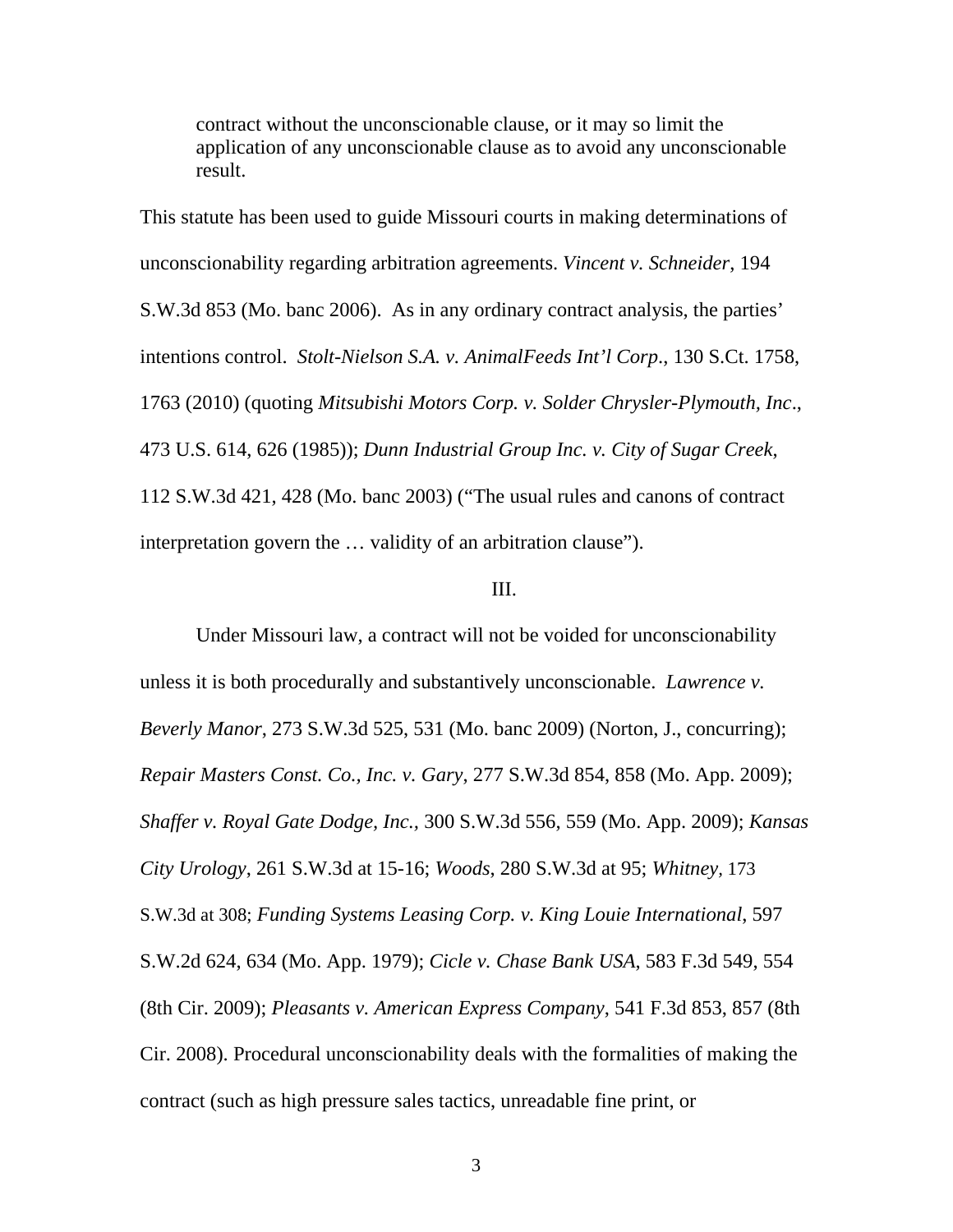misrepresentation). This analysis focuses on whether the parties had a voluntary and sufficient meeting of the minds to bind each other to the terms of the writing. Substantive unconscionability deals with the terms of the contract itself (such as whether the terms are unduly harsh). This analysis focuses on whether the terms are so one sided that they are unenforceable as a matter of public policy. S*tate ex rel. Vincent v. Schneider*, 194 S.W.3d 853, 858 (Mo. banc 2006) (citing *Bracey v. Monsanto Co. Inc.*, 8[2](#page-14-0)3 S.W.2d 946, 950 (Mo. banc 1992)).<sup>2</sup> Courts are rightly hesitant to substitute their judgment for that of freely acting parties. That is why a showing of procedural unconscionability is necessary – it flags circumstances in which one of the parties may not have freely consented to the bargain.

The majority argues that *Vincent* discarded the long-standing Missouri requirement of procedural unconscionability for invalidating a contract or the entirety of an arbitration agreement. *Vincent* did not go so far.

In *Vincent*, this Court found that plaintiffs had not proven that the contract was unenforceable as an adhesion contract. *Id*. at 857-58. The Court also refused to impose a mutuality requirement or strike the arbitration agreement as a whole. *Id.* at 859. Taking guidance from section 400.2-302, the Court then proceeded to determine that two sub-parts of the arbitration agreement, a cost-shifting provision and a provision governing selection of the arbiter, were unconscionable. *Id*. at 863. The rest of the arbitration agreement, however, was enforced. *Id*. at 861.

 $\overline{a}$ 

<span id="page-14-0"></span> $2^2$  A 300 percent interest rate in any loan agreement is certainly suspect. However, that is not the issue before us.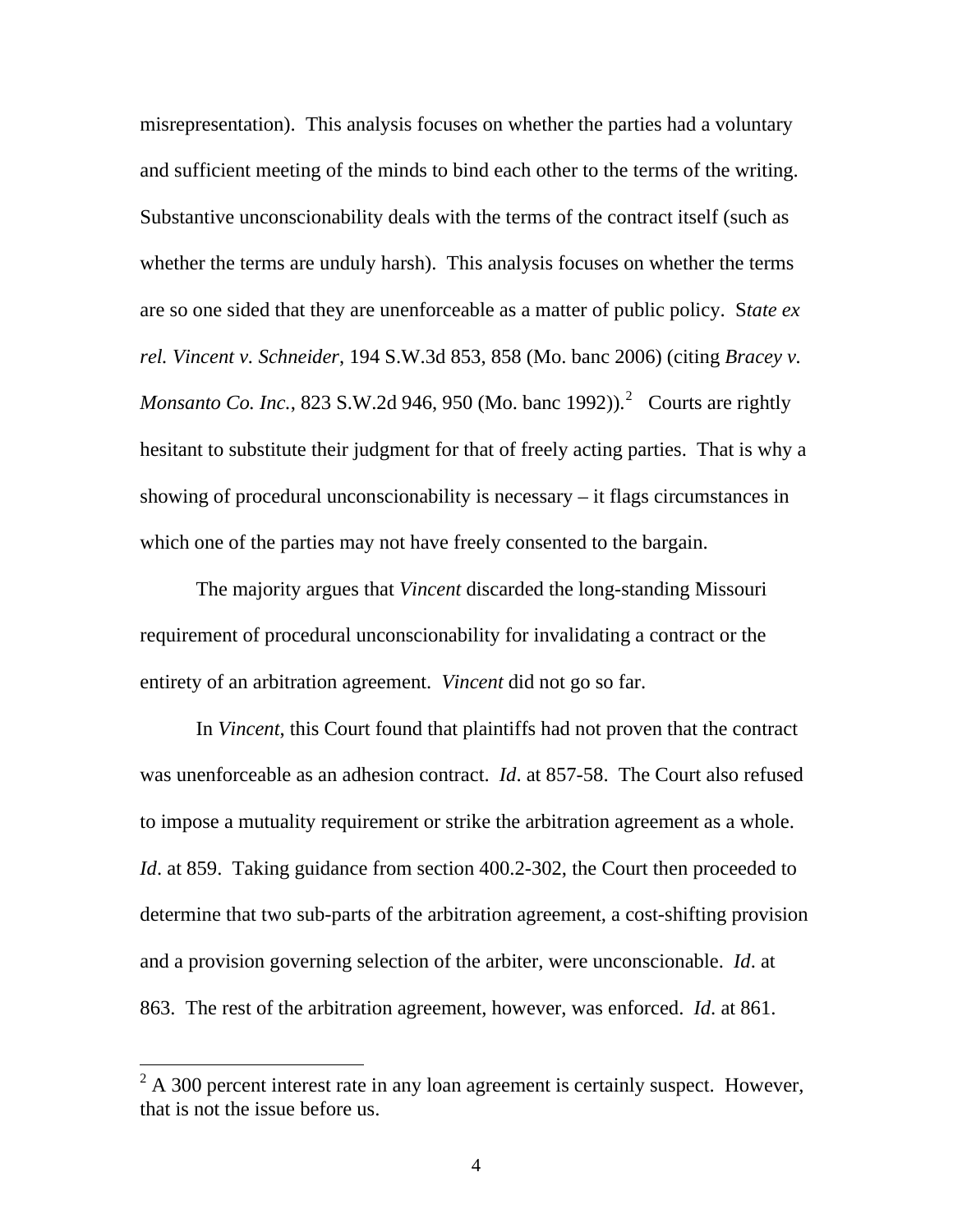While *Vincent* did strike two sub-parts of the arbitration agreement, it did not disturb the Missouri requirement that a contract or an arbitration agreement be both procedurally and substantively unconscionable before a court will void either in its entirety. *Cicle*, 583 F.3d at 554 (citing *Whitney*, 173 S.W.3d at 308) ("Before a contract will be deemed unenforceable on the grounds of unconscionability, a court applying Missouri law must find it both procedurally and substantively unconscionable."). In *Vincent*, the Court enforced the basic agreement of the parties to arbitrate, merely blue-penciling the substantively unconscionable provisions. *See, e.g., Mid-States Paint & Chemical Co. v. Herr*, 746 S.W.2d 613, 616 (Mo. App. 1988) (citing *R.E. Harrington Inc. v. Frick*, 428 S.W.2d 945) ("Under the blue pencil doctrine, if a restrictive covenant contains words which are unreasonable limitations and if stricken would leave a reasonable contract, the court may 'blue pencil' or strike those words out."); *Sigma v. Chemical Co. v. Harris*, 794 F.2d 371 (8th Cir. 1986).

To determine whether an agreement is procedurally unconscionable, an examination of the process is necessary. *Whitney,* 173 S.W.3d at 308. In this case, there is absolutely no evidence that Missouri Title Loans engaged in coercive or high-pressure sales tactics. There is evidence, however, that the class arbitration waiver was in all caps and in bold font. The fact that Ms. Brewer thought it was "not important" for her to read the loan agreement before signing it does not mean that the process was procedurally unfair. *See, e.g., Vincent*, 194 S.W.3d at 857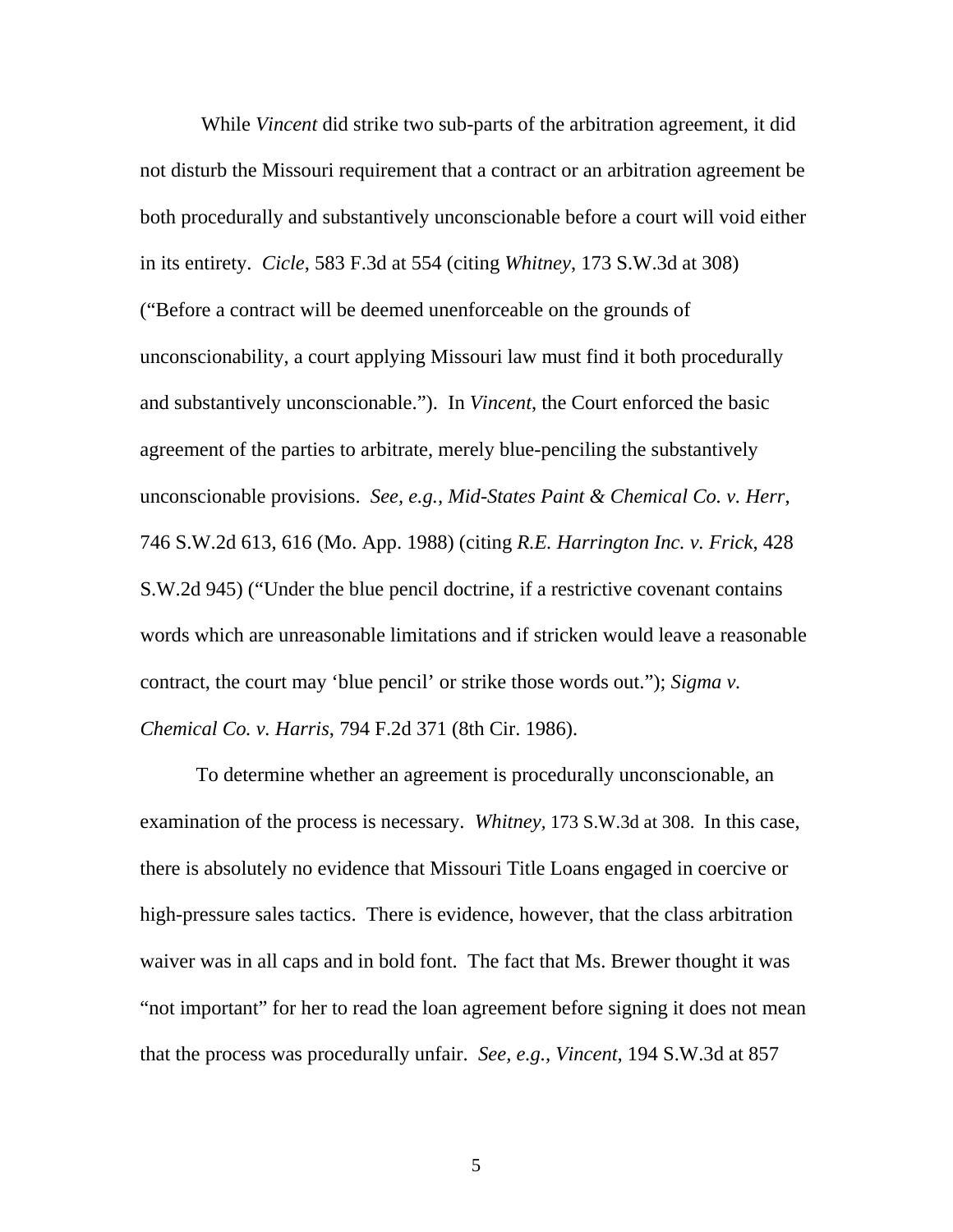("Relators cannot simply allege [unconscionability] and offer no other proof on the matter.").

Undoubtedly, Missouri Title Loans was in a better bargaining position than Ms. Brewer. Undoubtedly, the loan agreement between Missouri Title Loans and Ms. Brewer was a non-negotiated form contract. However, not all non-negotiated form contracts are unconscionable contracts of adhesion. *Cicle*, 583 F.3d at 554 ("These sorts of take-it-or-leave-it agreements between businesses and consumers are used all the time in today's business world. If they were all deemed to be unconscionable and unenforceable … or if individual negotiation were required to make them enforceable, much of commerce would screech to a halt"). When a party offers no proof that she was unable to look elsewhere for a more attractive contract, or that all the area's title loan companies use the same class arbitration waivers, this Court ought not invalidate the parties' freely entered-into agreement. *Id*.; *Vincent*, 194 S.W.3d at 857 (the weaker party must show she was unable to look elsewhere for a better option); *Robin v. Blue Cross Hospital Services, Inc*., 637 S.W.2d 695, 697 (Mo. banc 1982). Here, Brewer stated that there was nothing stopping her from looking elsewhere for a loan agreement with different or more favorable terms. In fact, before dealing with Missouri Title Loans, she compiled a list of 20 competing companies that offered the same services. Ms. Brewer nowhere claimed that all of these companies used the same standard form contract or that they included the same class arbitration waiver in their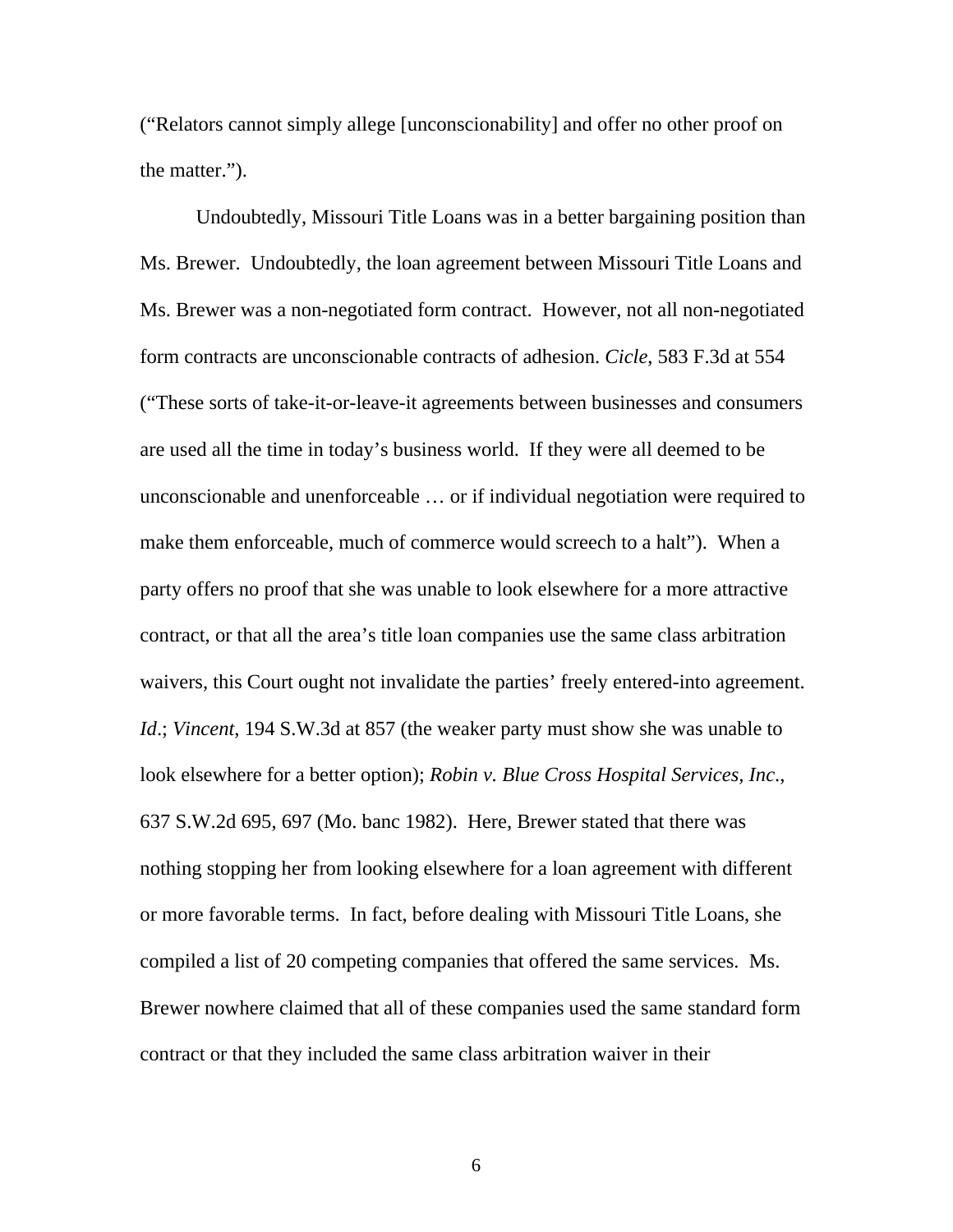agreements. Ms. Brewer failed to prove that the contract she decided to enter into with Missouri Title Loans was procedurally unconscionable.

To the extent that the majority opinion invalidates the entire arbitration agreement in this case, without requiring a showing of procedural unconscionability, it departs from Missouri law.

### IV.

Admittedly, the majority does not invalidate the arbitration clause in one step. Instead, it argues a two-step analysis. First, the majority determines that the class action prohibition in the arbitration clause is substantively unconscionable because it deprives plaintiffs of a practical remedy. And second, because the newly decided Supreme Court case of *Stolt-Nielsen* refuses to allow class arbitration unless it is expressly provided for in an arbitration agreement, the majority concludes that the entire arbitration agreement must go. I disagree with both steps of the argument.

### A.

The initial amount in controversy in this case approximated \$4,000. This amount continues to increase as interest accrues. In addition, there are possible penalties and fees that might be collected on Ms. Brewer's behalf. Despite the testimony of Ms. Brewer's expert witnesses, this is not an amount that can be considered *de minimis* as a matter of law. The removal of Ms. Brewer's right to arbitrate on a class basis may diminish her bargaining power and may diminish the amount of attorney's fees available, but it does not substantively or practically bar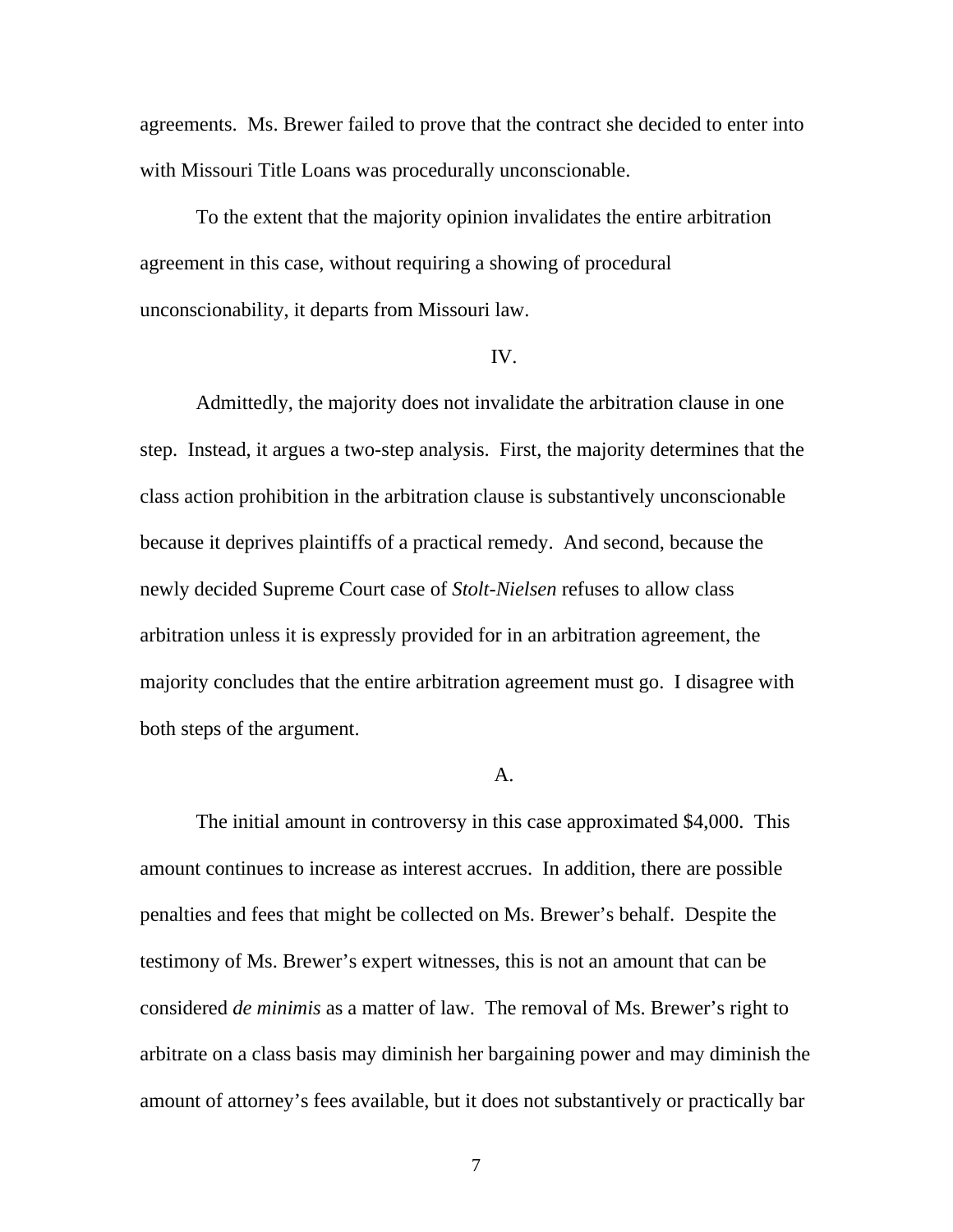her from an adequate remedy for any harm she has suffered. *Charles v. Spradling*, 524 S.W.2d 820,824 (Mo. 1975), is directly on point in this regard and directly contrary to the argument set out in the majority opinion.

#### B.

The majority opinion also draws an unwarranted conclusion from *Stolt-Nielsen. Stolt-Nielsen* simply holds that when an arbitration agreement is silent with respect to class arbitration, the parties cannot be compelled to class arbitration. Rather, arbitration must proceed on an individual basis. 130 S.Ct. at 1776. *Stolt-Nielsen* does *not* hold that state courts may no longer sever class waivers without voiding the entire arbitration agreement. In fact, the Supreme Court does not disfavor agreements that compel individual arbitration in any way. To the contrary, individual arbitration is the default. According to *Stolt-Nielsen*, if the parties do not in some way demonstrate an affirmative intent to engage in *class* arbitration, they will proceed to *individual* arbitration. Clearly, then, the Supreme Court is not instructing state courts to invalidate in its entirety any arbitration agreement that provides for individual arbitration, especially where arbitration – in some form – was contemplated by the parties. The driving rationale of *Stolt-Nielsen* is to give effect to the parties' intent. At a circuit court hearing in this case, Ms. Brewer's counsel stated: "I'll be very clear. We are not fighting arbitration." Because the majority invalidates the entire arbitration agreement, its result (class action litigation) is actually contrary to the result reached in *Stolt-Nielsen* (individual arbitration).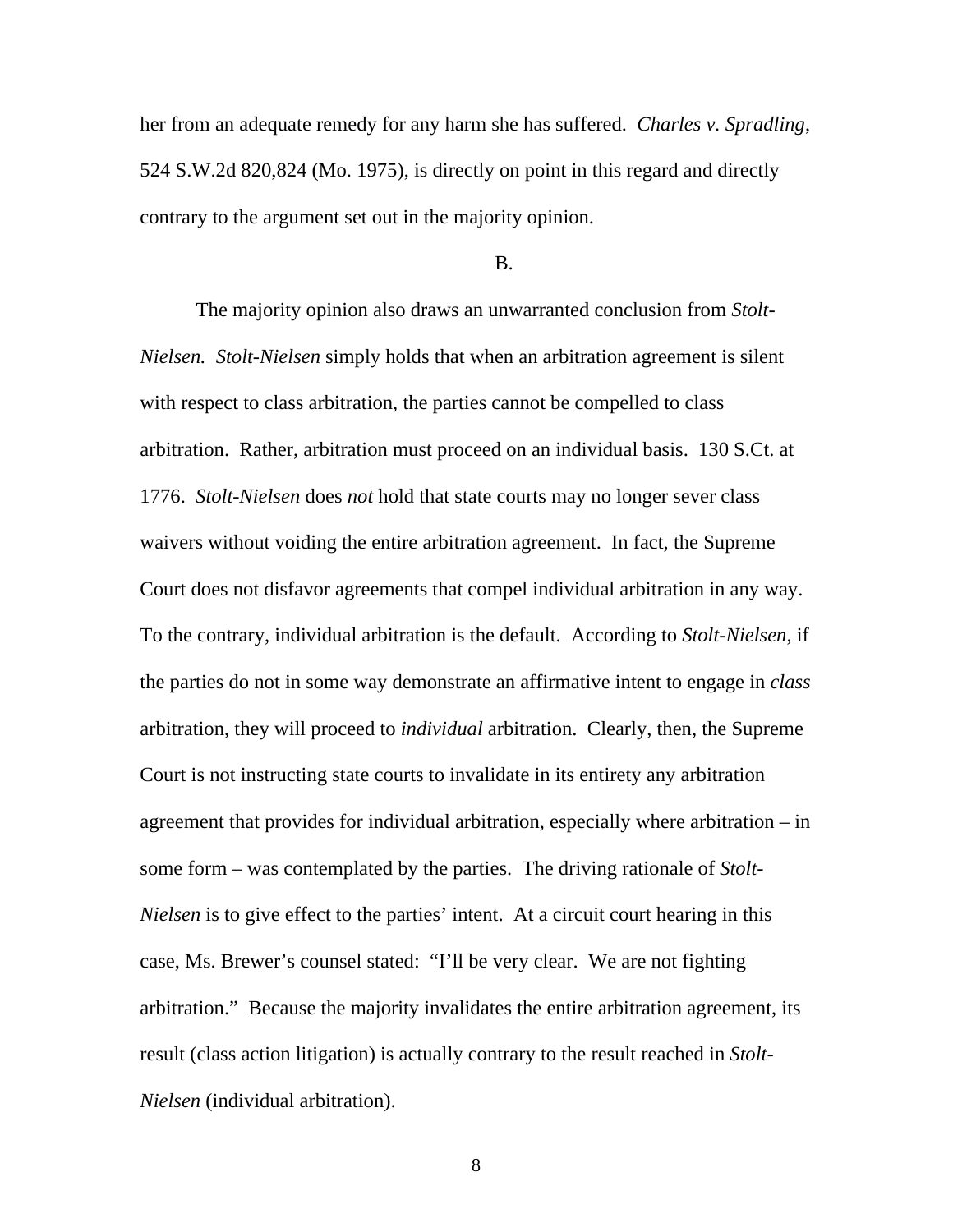Finally, class waivers in arbitration agreements are enforceable. *Woods,* 280 S.W.3d at 98; *Ross-Langford v. Mercantile Town Mut. Ins. Co.*, 71 S.W. 720, 723 (Mo. App. 1902). The Eighth Circuit has twice upheld this proposition, *see Cicle v. Chase Bank, USA*, 583 F.3d 549 (8th Cir. 2009), and *Pleasants v. American Exp. Co*., 541 F.3d 853 (8th Cir. 2008), as has the Third Circuit in *Gay v. Creditinform*, 511 F.3d 369 (3rd Cir. 2007). And in general, Missouri has a preference for arbitration. *Dunn Industrial Group Inc. v. City of Sugar Creek*, 112 S.W.3d 421, 428 (Mo. banc 2003). I recognize that there are valid reasons to balance the bargaining power between strong business interests and relatively weak individual consumers, especially in the small loan industry where difficult circumstances often drive what appear to be one-sided deals. However, consumer protection measures always come at a price. Additional business or litigation costs for the small loan industry may result in even higher rates being charged to credit-challenged borrowers or their abandonment of this high risk market altogether. This type of public policy balancing is best left to the legislature and not to the courts. *See, e.g.,* § 407.025 of the Missouri Merchandising Practices Act. I would enforce the arbitration agreement.

WILLIAM RAY PRICE, JR., CHIEF JUSTICE

V.

 $\frac{1}{\sqrt{2}}$  ,  $\frac{1}{\sqrt{2}}$  ,  $\frac{1}{\sqrt{2}}$  ,  $\frac{1}{\sqrt{2}}$  ,  $\frac{1}{\sqrt{2}}$  ,  $\frac{1}{\sqrt{2}}$  ,  $\frac{1}{\sqrt{2}}$  ,  $\frac{1}{\sqrt{2}}$  ,  $\frac{1}{\sqrt{2}}$  ,  $\frac{1}{\sqrt{2}}$  ,  $\frac{1}{\sqrt{2}}$  ,  $\frac{1}{\sqrt{2}}$  ,  $\frac{1}{\sqrt{2}}$  ,  $\frac{1}{\sqrt{2}}$  ,  $\frac{1}{\sqrt{2}}$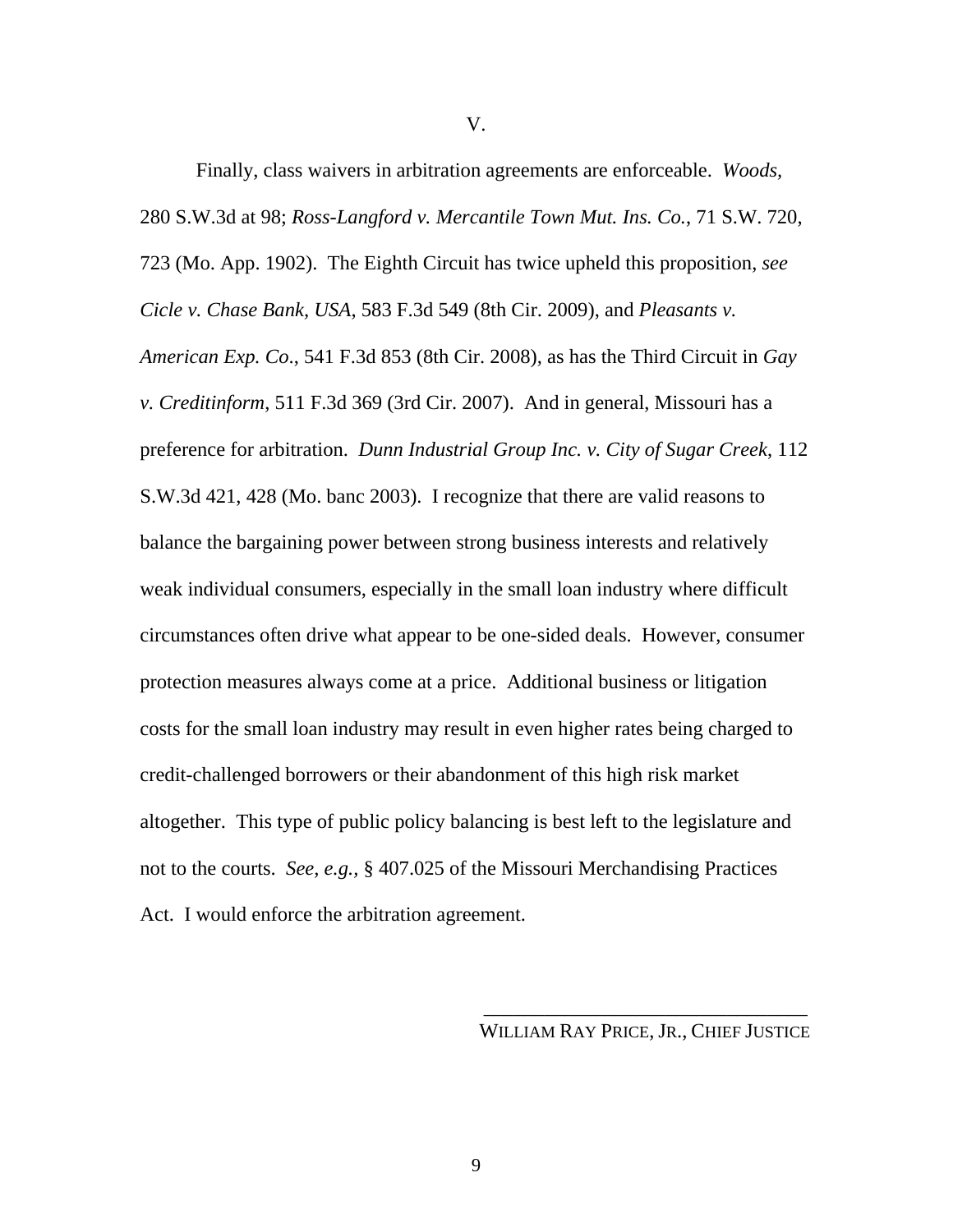

## **SUPREME COURT OF MISSOURI en banc**

| Beverly Brewer,             |             |
|-----------------------------|-------------|
| Respondent,                 |             |
| VS.                         | No. SC90647 |
| Missouri Title Loans, Inc., |             |

Appellant.

### DISSENTING OPINION

I join Chief Justice Price in dissenting from the majority opinion because the facts in this case do not support a finding of unconscionability. However, I write separately because I do not agree with his finding that both procedural and substantive unconscionability are always required to find a contract unenforceable. I believe that issue has not been sufficiently resolved in Missouri. Moreover, because the issue is not necessary to the resolution of the present case, it should be left for another day.

Courts in other jurisdictions have held that a contract must be both procedurally and substantively unconscionable for a contract to be invalidated. 8 RICHARD A. LORD, WILLISTON ON CONTRACTS § 18:10 (4th ed. 1998); 7 JOSEPH M. PERILLO, CORBIN ON CONTACTS § 29.4 (Revised ed. 2002). Accordingly, a number of courts have refused to apply the doctrine of unconscionability when there is merely procedural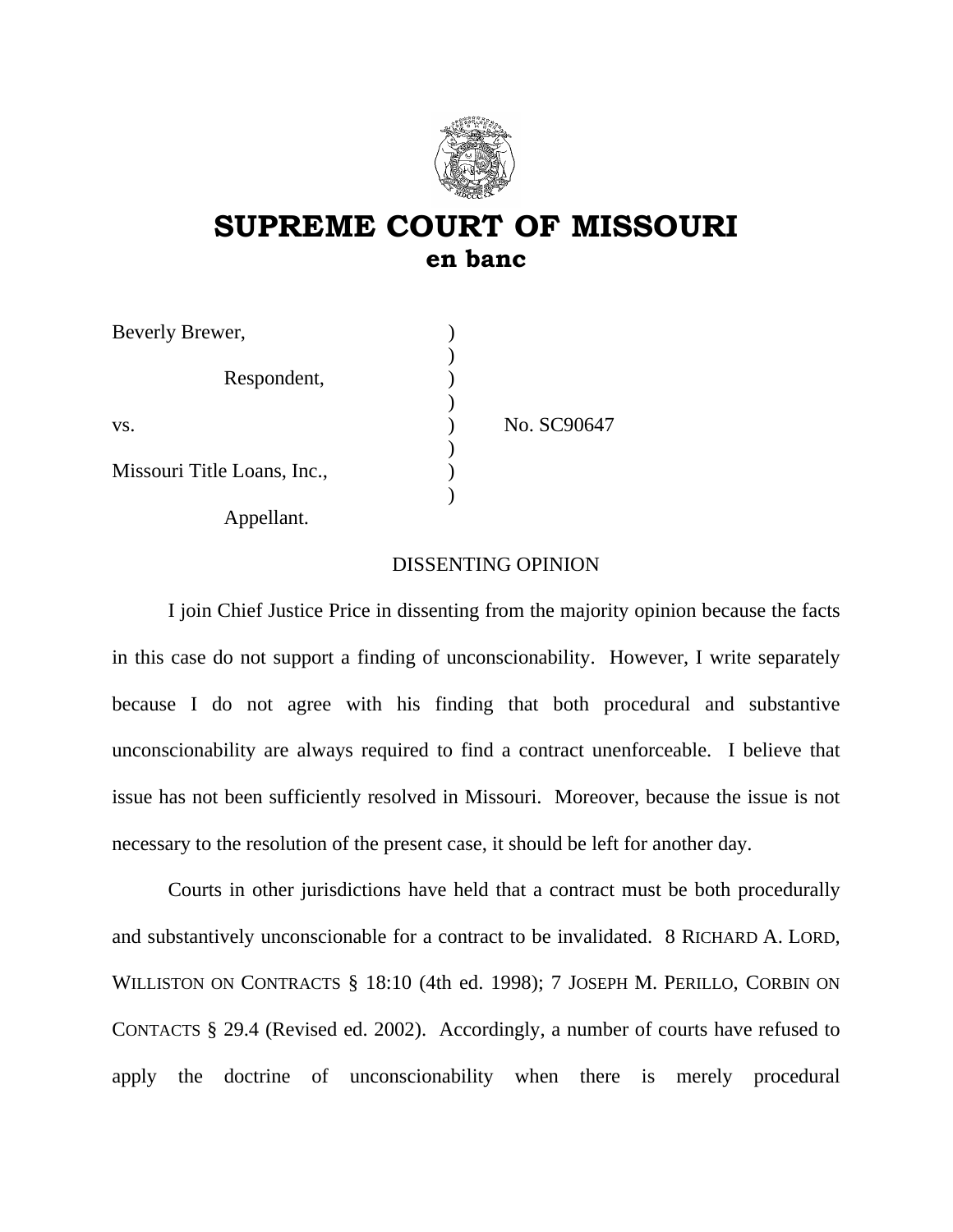unconscionability but no showing of substantive unconscionability. 1 E. ALLEN FARNSWORTH, FARNSWORTH ON CONTRACTS § 4.28 (3rd ed. 2004). Likewise, courts have held that substantive unconscionability, standing alone, is insufficient to invalidate a contract. *Id*. This appears to be the conclusion reached by the court of appeals. *See Repair Masters Const. Co., Inc. v. Gary*, 277 S.W.3d 854, 858 (Mo. App. 2009); *Kansas City Urology P.A. v. United Healthcare Services*, 261 S.W.3d 7, 15-16 (Mo. App. 2008).

Other courts, however, have found a contract unenforceable on the basis of only substantive unconscionability in exceptional circumstances where the substantive unfairness in the contract is egregious. 1 FARNSWORTH ON CONTRACTS  $\S$  4.28; 8 WILLISTON ON CONTRACTS § 18:10; 7 CORBIN ON CONTACTS § 29.4. The majority opinion contends that one of this Court's prior decisions, *State ex rel. Vincent v. Schneider*, supports that conclusion. 194 S.W.3d 853 (Mo. banc 2006).

In *Schneider*, this Court considered whether an arbitration agreement in a real estate contract was unconscionable. *Id.* at 859-61. Ultimately, the Court found the arbitration agreement to be unconscionable on two substantive bases, but did not find procedural unconscionability. *Id.* at 861. However, in so ruling, the Court did not analyze the differing view of other courts or recognize that it was overruling court of appeals cases to the contrary.

The majority and dissenting opinions disagree over the significance of *Schneider*. In this case, the majority finds that *Schneider* implies that a strong finding of substantive unconscionability alone is sufficient to invalidate an unfair contractual provision. The Chief Justice's dissent, on the other hand, believes that *Schneider* did not purport to